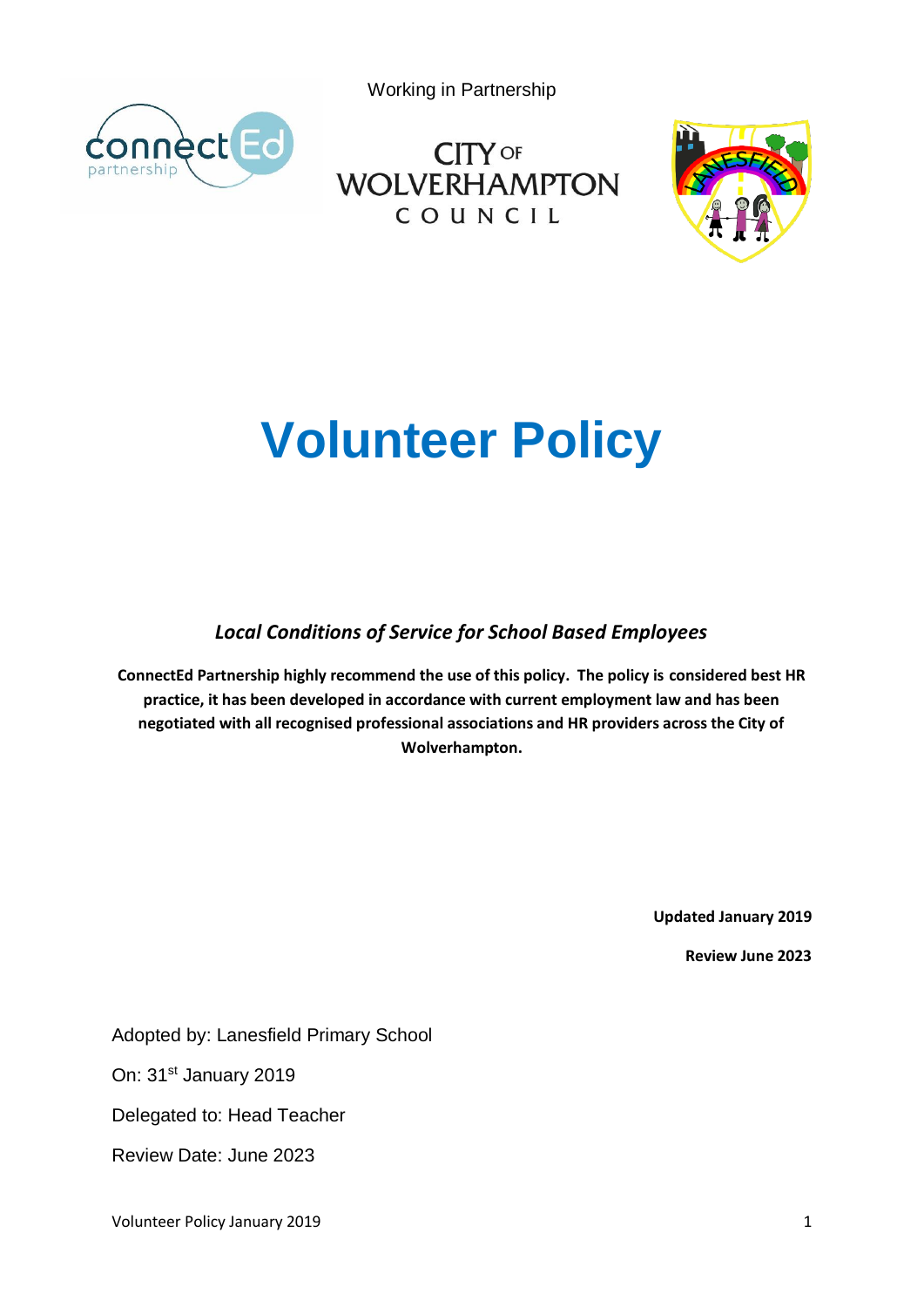# **Key amendments made to this document in January 2019**

Schools are advised to ensure that relevant checks are made on all volunteers whether they volunteer regularly or as a one-off and the process had been amended to reflect this

Amendments made to the document to ensure wording is appropriate for maintained schools and academies

Amendments have been made to refer to GDPR and the latest version of the KCSIE document

Clarity that volunteers are under no circumstances allowed to transport students in a vehicle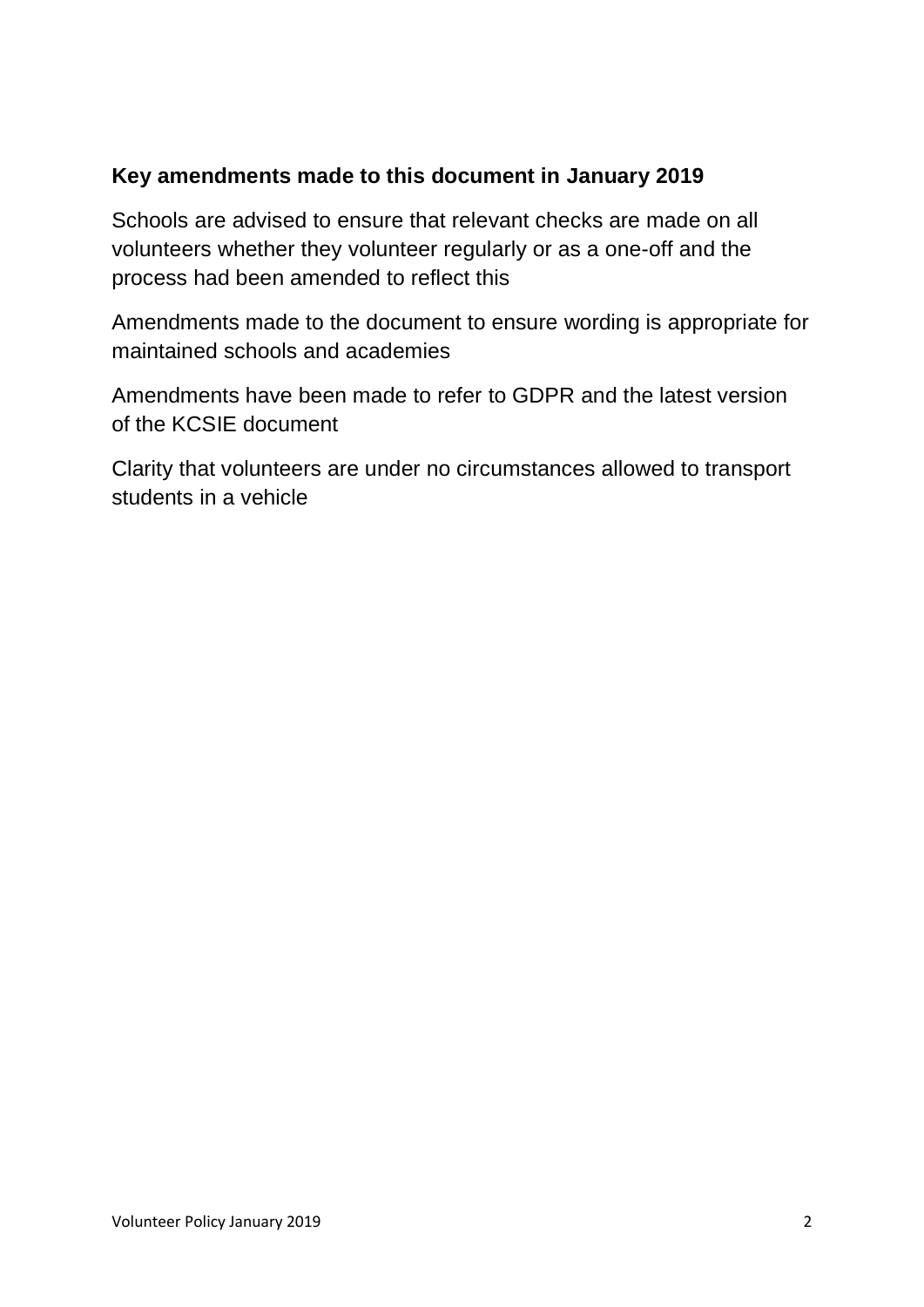# **Volunteer Policy Index**

| 1. Policy Statement                                                       | 4              |
|---------------------------------------------------------------------------|----------------|
| 2. Safeguarding Children and Young People                                 | 4              |
| 3. Our Lanesfield Primary School Ethos/Aims                               | 5              |
| Applying to Become a Volunteer<br>4.                                      | 6              |
| Supervision<br>5.                                                         | 6              |
| <b>6.</b> Volunteer Vetting Process                                       | 6              |
| 7. Volunteer Induction                                                    | $\overline{7}$ |
| 8. Health and Safety                                                      | 8              |
| 9. Data Protection and Confidentiality                                    | 8              |
| 10. Use of mobile phones and other electronic devices whilst volunteering | 9              |
| 11. Sharing of personal information                                       | 9              |
| 12. Code of Conduct and Dress Code                                        | 9              |
| 13. Right to Dignity and Respect                                          | 9              |
| 14. Complaints Procedure                                                  | 9              |
| 15. Insurance                                                             | 9              |
| 16. Expenses                                                              | 10             |
| <b>Appendix A</b><br>Volunteer Application and Equality Monitoring Form   | 11             |
| <b>Appendix B</b><br><b>Volunteer Agreement</b>                           | 14             |
| <b>Appendix C</b><br>Volunteer Reference Request Pro-Forma                | 15             |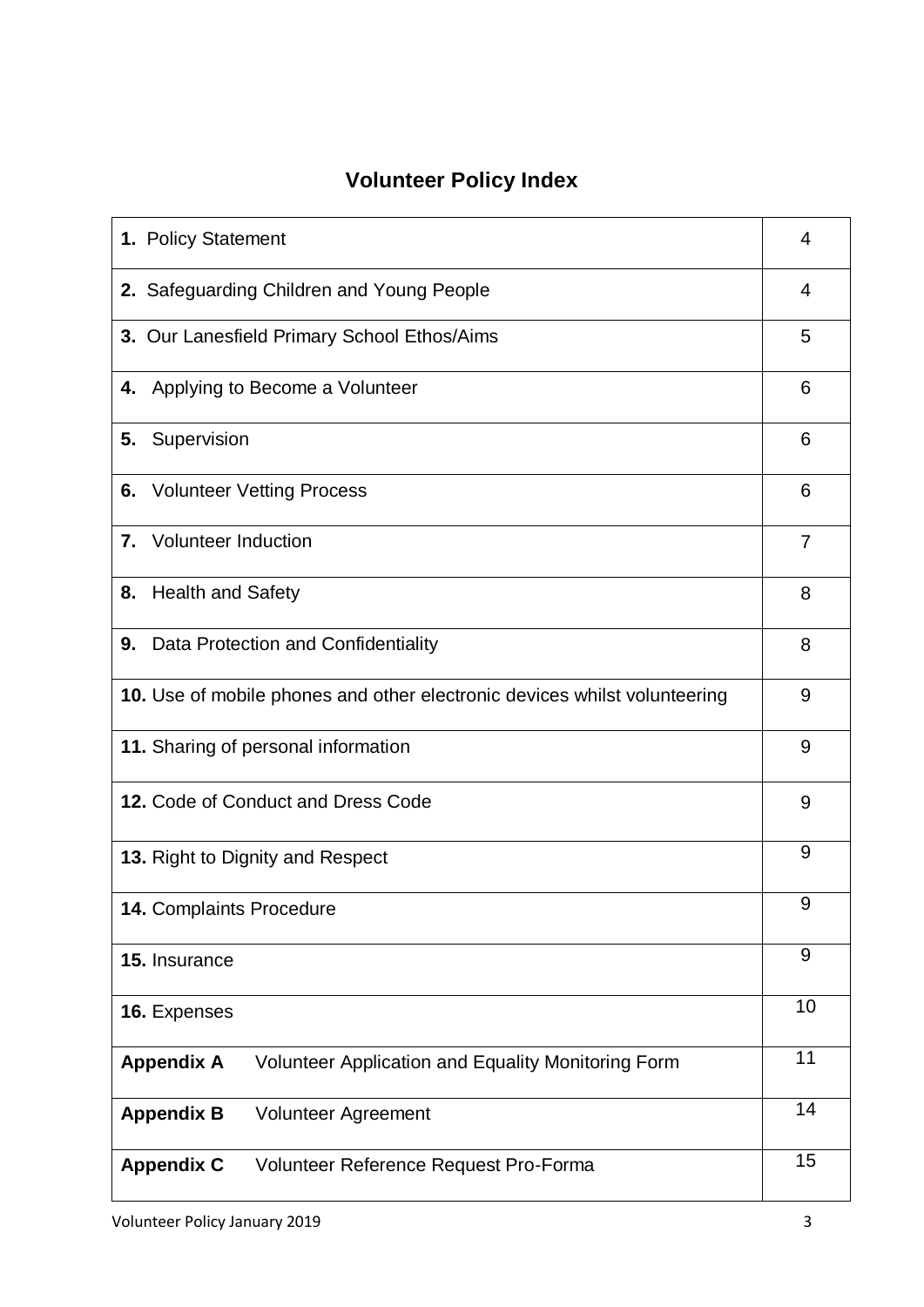# **1. Policy Statement**

The Governing/Trust Board welcomes volunteers from the local community who are able to make a positive contribution to the Lanesfield Primary School, by giving freely of their time and talents to enhance learning experiences and outcomes for pupils.

Opportunities to volunteer may arise in respect of a one-off activity, for example accompanying Lanesfield Primary School visits, or may take the form of a more regular activity, for example listening to children read or becoming a member of the Governing/Trust Board.

The Lanesfield Primary School's is committed to equality of opportunity and values diversity. As such the accessibility of opportunities to volunteer will be managed, monitored and reviewed with due regard to the Equality Act 2010 and the Equality Duty.

The Lanesfield Primary School's will only engage volunteers whom it is satisfied are willing and able to safeguard pupils, and to fulfil the requirements of the volunteer role that has arisen.

The Lanesfield Primary School's engagement of volunteers will be reviewed on an annual basis, and people wishing to volunteer may be required to re-apply, enter into a new Volunteer Agreement or be subject to repeat vetting checks where the Lanesfield Primary School determines that this is required (page 6 refer).

This Policy meets statutory requirements and is in accordance with the statutory guidance 'Keeping Children Safe in Education.'

This Policy and the Volunteer Agreement herein set out reasonable expectations; they are not intended to be legally binding, and those fulfilling volunteer opportunities will not be a worker for, or employee of, the Lanesfield Primary School in their capacity as a volunteer.

If you require assistance to access this Policy, please contact Mrs Chodha-Multani, who will be able to discuss arrangements for you to access the Policy in an alternative format to meet your needs.

## **2. Safeguarding Children and Young People**

The Lanesfield Primary School's is committed to safeguarding and promoting the welfare of children and young people and requires all volunteers to share this commitment.

If you wish to become a volunteer you will be subject to the vetting process and checks specified in section 6 below.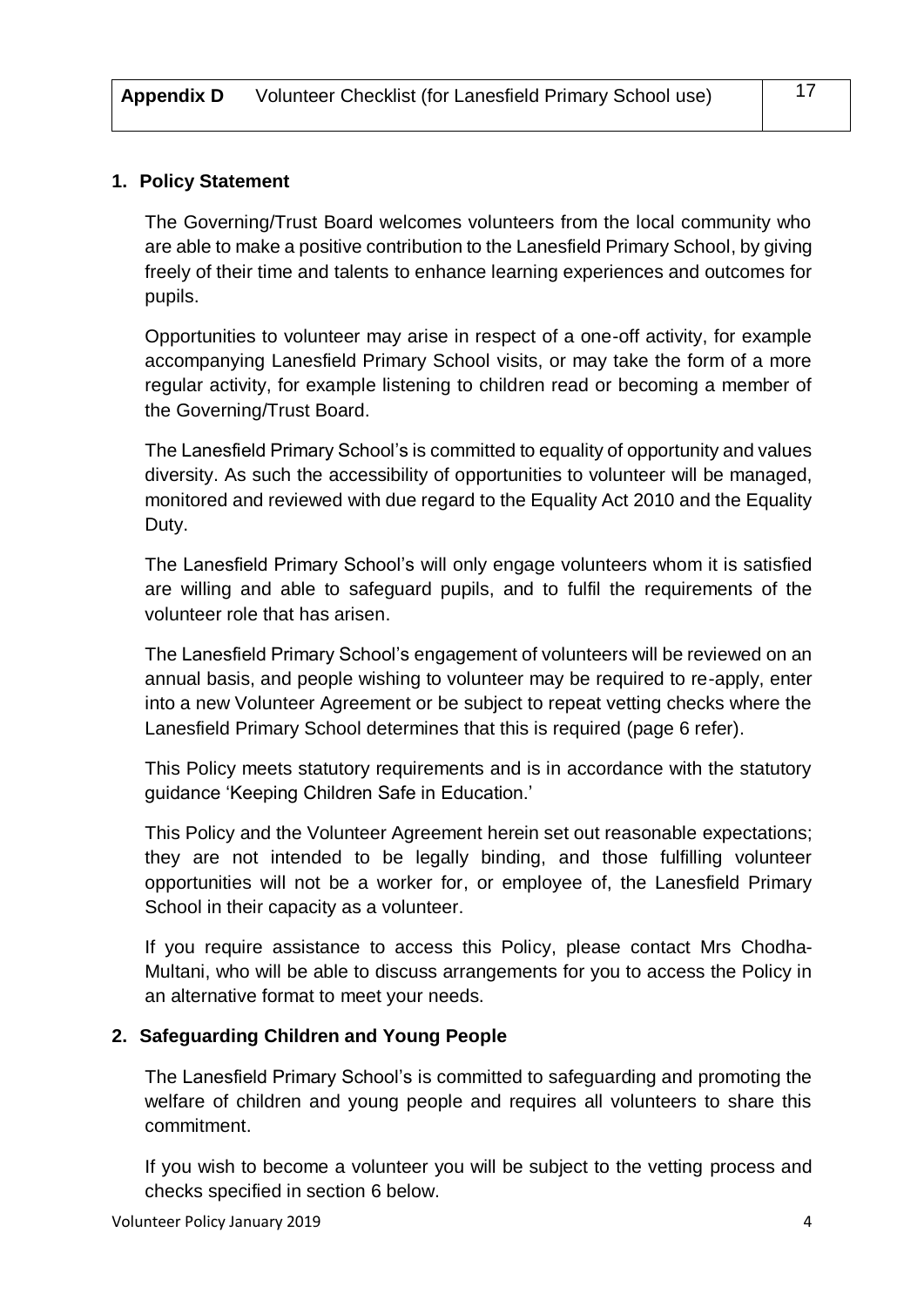You will also be asked to enter into the Volunteer Agreement in Appendix B, and to adhere to safeguarding requirements at all times.

**In accordance with the Lanesfield Primary School's Child Protection Policy, a copy of which you will receive, if whilst volunteering you have any concerns in relation to the safeguarding of children or young people you should immediately notify the Lanesfield Primary School's Designated Child Protection Officer, Mrs Zoe Rollinson who can be contacted on 01902 558950.**

In the absence of Mrs Rollinson you should inform Mrs Sam Davidson.

# **3. Our Lanesfield Primary School Ethos / Aims**

All staff and volunteers who carry out work or activities for the Lanesfield Primary School are expected to uphold our Lanesfield Primary School Ethos/Aims.

# Our School Vision Statement

At Lanesfield Primary School, we want the best for our learning community. We want our pupils to develop a love of learning that promotes enjoyment, challenge, creativity and purpose. High quality teaching within a highly stimulating, safe and caring environment will help each and every child become an independent learner, aspiring to achieve a love of learning.

Outstanding behaviour is expected and a growing respect for others encouraged so that lifelong friendships, based upon trust and understanding, can be developed. Every child has value, every child at Lanesfield will be valued. Pupils will seek to understand and forge strong partnerships with our community so that they can go on to lead happy and rewarding lives.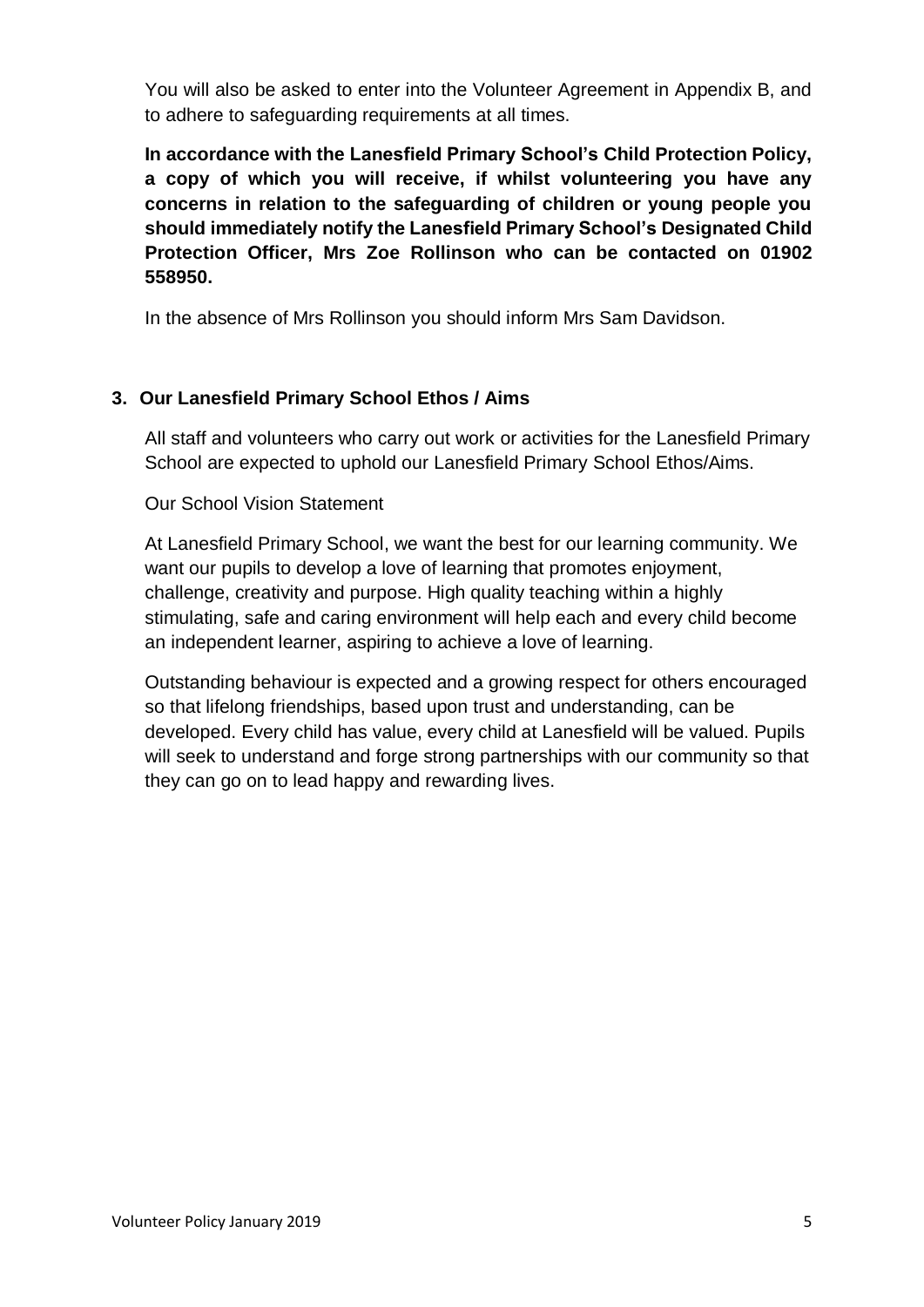# **4. Applying to become a volunteer**

Any person wishing to become a volunteer should complete the volunteer application form in Appendix A.

Applications can be submitted on a speculative basis or in respect of specific opportunities which have arisen.

The information on the equality monitoring form is for equality monitoring purposes only. The form will be detached from your application and the information stored to enable the Lanesfield Primary School to monitor and review its practices in relation to equality.

Any person wishing to become a volunteer will be required to adhere to the Volunteer Agreement in Appendix B.

This Policy forms a part of the Volunteer Agreement.

# **5. Supervision**

**In this Lanesfield Primary School we will not under any circumstances leave a volunteer unsupervised, unless they have been subject to the additional vetting checks required for a person to undertake regulated activity. (see below)**

- supervision will be carried out by a person who is in regulated activity, and has undergone an enhanced DBS check and barred list check by virtue of this
- the supervision will be regular and day to day; and
- the supervision will be reasonable in all the circumstances to ensure the protection of children

## **6. Volunteer vetting process**

The Lanesfield Primary School has adopted a robust recruitment and vetting procedure in respect of volunteers.

The following checks must be carried out and satisfactory results **before** any person will be permitted to engage in volunteer activity at the Lanesfield Primary School.

The checks to be undertaken / obtained are as follows:

- Receipt of a completed and signed application form
- Receipt of a completed and signed Volunteer Agreement
- Receipt of two satisfactory references
- An informal interview to gauge the applicant's aptitude and suitability
- Verification of legal right to live and work in the UK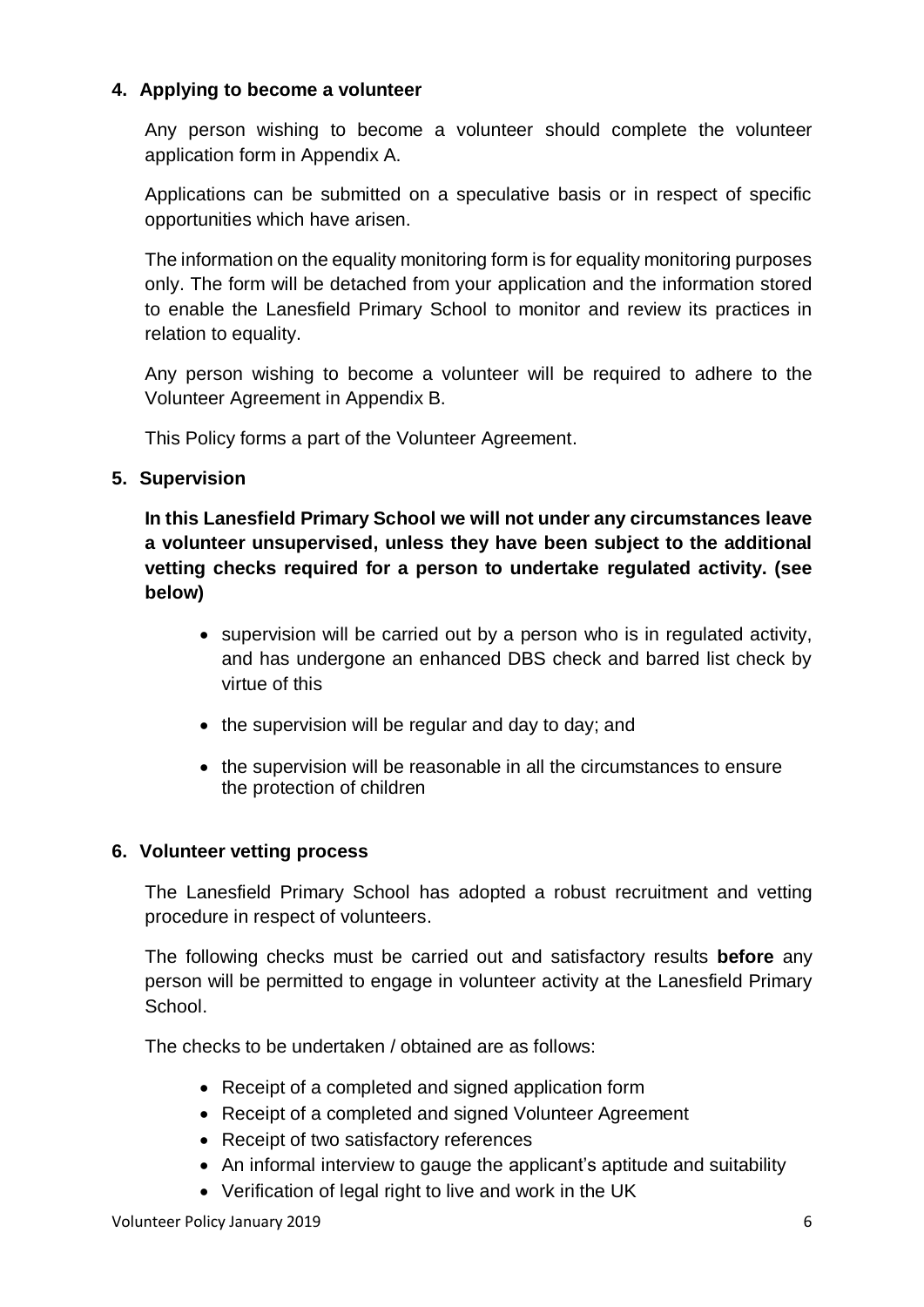• Verification of Identity

The Lanesfield Primary School may also determine that due to the frequency or nature of the supervised volunteer activities that are to be undertaken, an enhanced Disclosure and Barring Service check without a barred list check is required.

Under no circumstances will a person be allowed to volunteer and undertake regulated activity on any occasion, without all of the above checks having been undertaken and responses received, along with an enhanced Disclosure and Barring Service criminal record check which contains a barred list check.

# **Supervised volunteers (only one occasion in a term)**

For supervised volunteers who are to volunteer with the Lanesfield Primary School on only one occasion in a term, the Lanesfield Primary School having conducted an appropriate risk assessment, may allow a person to volunteer on the basis of the following checks being undertaken / obtained:

- Receipt of a completed and signed application form
- Receipt of a completed and signed Volunteer Agreement
- An informal interview to gauge the applicant's aptitude and suitability
- Verification of legal right to live and work in the UK
- Verification of Identity

The checks and the results of the checks undertaken must be recorded on the Lanesfield Primary School's Single Central Record.

If you volunteer to undertake regulated activity, or where the Lanesfield Primary School considers that a Disclosure and Barring Service check is required, you will be asked to complete a Disclosure of Criminal Record Declaration Form.

Any information obtained by the Lanesfield Primary School for the purpose of vetting volunteers will be confidential, and relevant information relating to the checks stored and processed for that purpose and relevant safeguarding purposes only.

The information will be stored and processed in accordance with the Data Protection Act 1998 and will be GDPR compliant. The Lanesfield Primary School undertakes not to discriminate unfairly against any subject of a criminal record check on the basis of a conviction or other information revealed.

# **7. Induction**

Volunteers can expect to be provided with the following as part of their induction to the Lanesfield Primary School and the activity/ activities that they will be carrying out: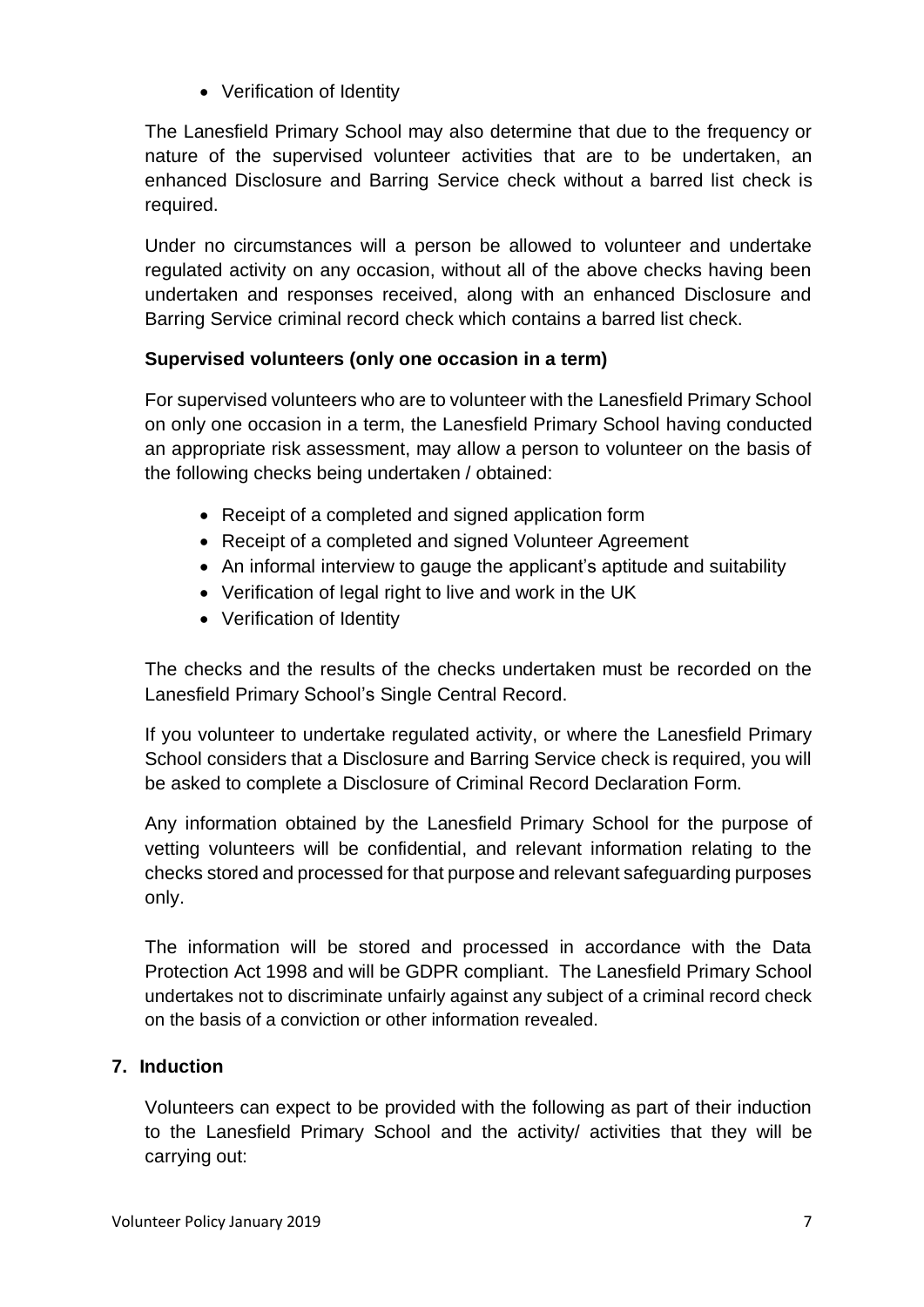- a copy of Keeping Children Safe in Education: Safeguarding information for all staff
- a copy of this Policy including all appendices
- copies of the Lanesfield Primary School's Child Protection and Health and Safety Policies, and Code of Conduct
- relevant training and instruction in line with their role
- the opportunity to ask any questions or to express any concerns that they may have
- the name of the person/s to inform should any concerns subsequently arise

# **8. Health and Safety**

The Lanesfield Primary School has a Health and Safety Policy a copy of which will be provided to you at your induction. When volunteering it is the Lanesfield Primary School's expectation that you will take reasonable care of your own health and safety and that of any person that may be affected by your acts and omissions. (failure to act)

The Lanesfield Primary School will ensure that volunteers are covered for insurance purposes in respect of personal injury, and the Lanesfield Primary School also holds public liability insurance. The Lanesfield Primary School's insurance will not cover unauthorised actions or actions outside the Volunteer Agreement.

# **9. Data Protection and Confidentiality**

When volunteering for the Lanesfield Primary School you may become aware of information relating to matters which are confidential, such as the attainment of pupils, their attitudes, behaviour and special needs, or information relating to other Lanesfield Primary School staff. You must not relay anything confidential that you have seen or heard when volunteering. This includes relaying information to parents/carers, other members of the Lanesfield Primary School community, the press or to the public, for example using social media. The Lanesfield Primary School has well defined procedures for informing parents/carers of any concerns, and will be the first to discuss any concerns with them.

If you have any concerns in relation to the safeguarding of children or young people you should immediately notify the Lanesfield Primary School's Designated Child Protection Officer in accordance with section 2 of this Policy above.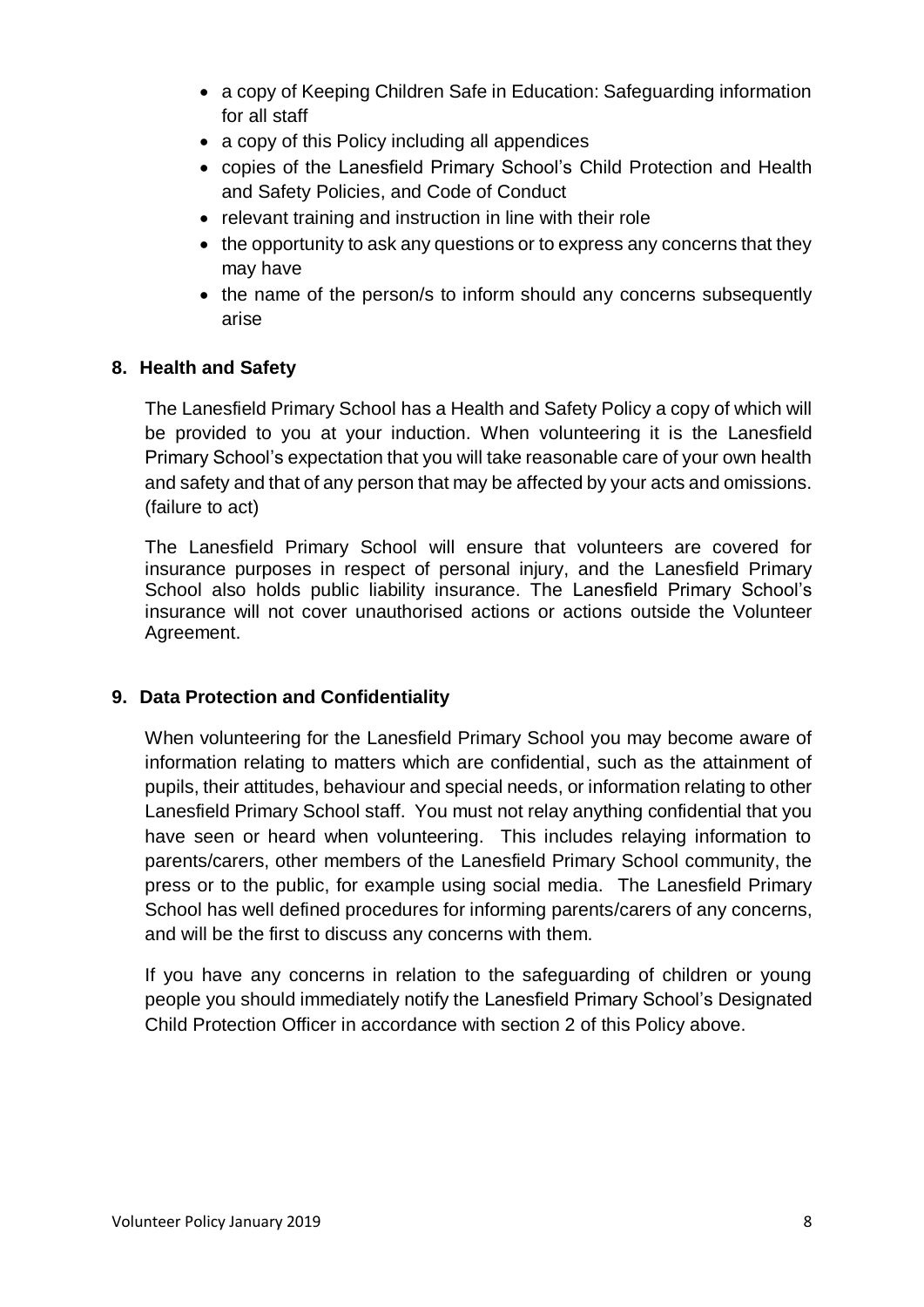# **10.Use of mobile phones and other electronic devices whilst volunteering**

In accordance with the schools policy on the use of mobiles phone and other electronic devices you will be restricted in the use of your electronic devices whilst volunteering. You must never seek to photograph or record images of pupils or staff on a mobile phone or any other device.

# **11. Sharing of personal information**

You must never give any of your personal contact details to pupils, and must never obtain or accept contact details from pupils.

# **12.Code of Conduct and Dress Code**

When volunteering you will be representing the Lanesfield Primary School and will be a role model for our pupils. You must adhere to the standards set out in the Lanesfield Primary School's Code of Conduct, a copy of which you will receive, and must dress in a manner which is appropriate for the volunteer activity you are carrying out; which is safe and appropriate dress for working with pupils.

# **13.Right to dignity and respect**

All staff and volunteers are required to treat all adults and children that they come into contact with during the course of their role with dignity and respect, and are entitled to expect this in return.

The School's procedure which can be used in circumstances where a volunteer wishes to make a complaint is set out below.

## **14.Complaints Procedure**

If a volunteer or volunteer applicant wishes to make a complaint in respect of any aspect of their treatment by staff carrying out work for the Lanesfield Primary School, their treatment by pupils or the application of this Policy, they should detail their concerns in writing and address them to the Headteacher/Mrs Zoe Rollinson.

Where the concerns relate to the Headteacher, they should be addressed to the Chair of the Governing/Trust Board.

In order to seek to resolve any concerns they must be raised in a timely manner.

Complaints will be managed in accordance with the Lanesfield Primary School's Complaints Procedure, a copy of which can be obtained from the Lanesfield Primary School Reception.

## **15. Insurance**

The Lanesfield Primary School has insurance cover in place for volunteers. The insurance will not cover unauthorised actions or actions outside of the Volunteer Agreement.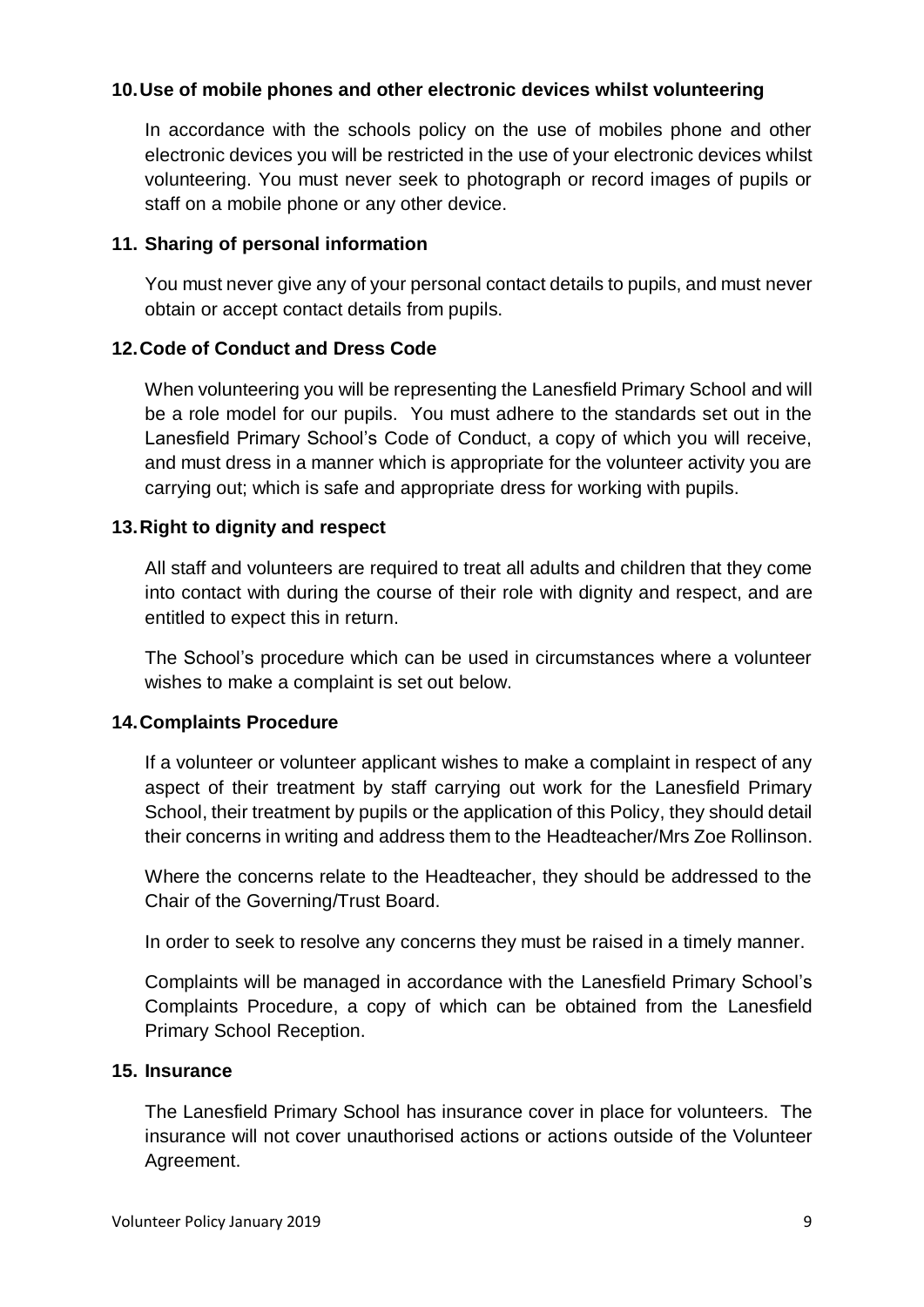Volunteers will never be authorised to drive pupils in any vehicle and are not authorised to transport any pupils unless accompanied by a member of staff.

# **16. Expenses**

Volunteers are not expected to incur cost and as such they are not eligible to incur expenses.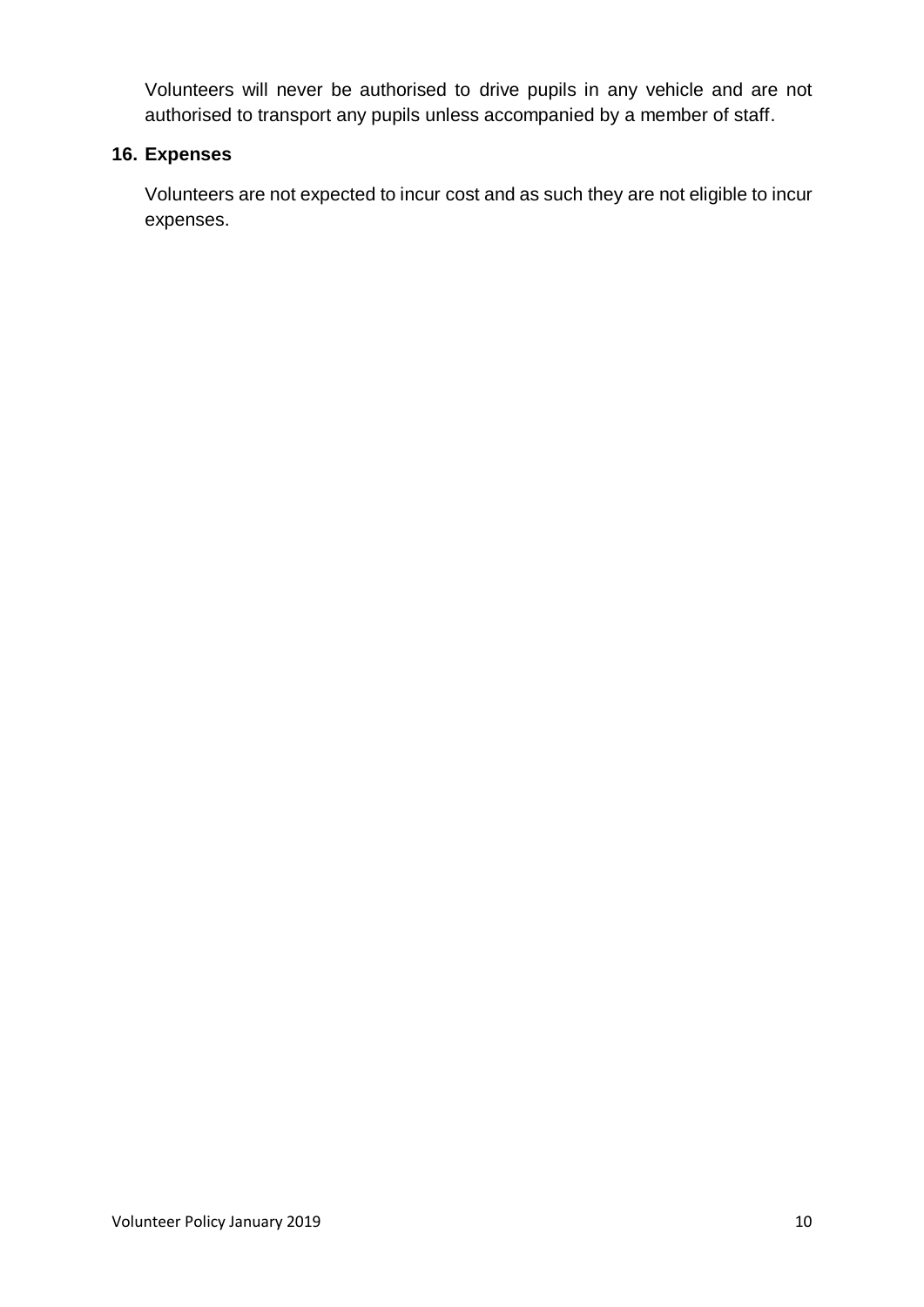# **Volunteer Application Form**

Lanesfield Primary School is committed to safeguarding and promoting the welfare of children and young people and requires all volunteers to share this commitment.

Any person wishing to volunteer will be subject to the Lanesfield Primary School's vetting process as detailed in section 6 of the Lanesfield Primary School's Volunteer Policy.

Before completing this application please ensure that you have read the Volunteer Policy and Agreement, and that you are able to satisfy the expectations and requirements stated.

# **Personal details**

| <b>Full name and title</b>                   |  |
|----------------------------------------------|--|
| <b>Current address</b><br>including postcode |  |
| <b>Contact telephone</b><br>numbers          |  |
| <b>Email address</b>                         |  |

**In the event of an emergency who should we contact on your behalf?**

| <b>Full name and title</b> |  |
|----------------------------|--|
| <b>Contact telephone</b>   |  |
| numbers                    |  |
|                            |  |
|                            |  |
| <b>Relationship to you</b> |  |
|                            |  |

#### **Supporting you**

| Do you consider<br>yourself to have a<br>disability? | Yes | No | (please circle) |
|------------------------------------------------------|-----|----|-----------------|
| If yes please<br>describe                            |     |    |                 |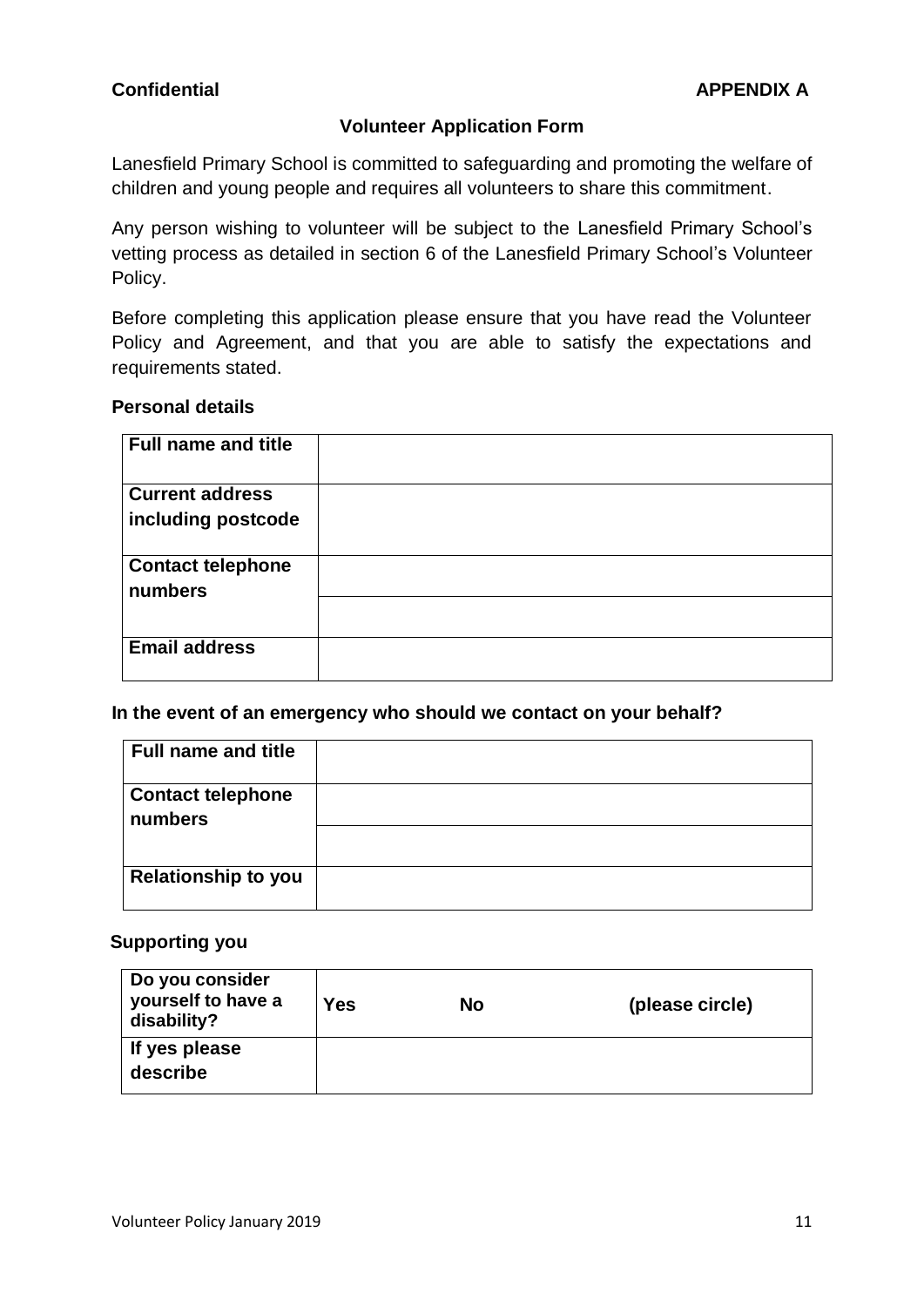**If there are any areas of support or reasonable adjustments that you may require to enable you to volunteer please provide details:**

#### **References**

Before we engage volunteers who will carry out activities more than once a term, or who will be undertaking regulated activity, it is our policy to require the receipt of two satisfactory references. **If you are currently employed one of your referees must be your current employer.** The reference pro-forma in Appendix C of the Volunteer

Policy will be used for the purpose of obtaining references.

| Referee 1                               |                                                                                                                                                                                                                                          |
|-----------------------------------------|------------------------------------------------------------------------------------------------------------------------------------------------------------------------------------------------------------------------------------------|
| <b>Full name and title</b>              |                                                                                                                                                                                                                                          |
| <b>Position</b>                         |                                                                                                                                                                                                                                          |
| <b>Relationship to you</b>              |                                                                                                                                                                                                                                          |
| <b>Address including</b><br>postcode    |                                                                                                                                                                                                                                          |
| <b>Email address</b>                    |                                                                                                                                                                                                                                          |
|                                         | Please detail the types of volunteer activity you are able to undertake, and<br>any particular skills, abilities, knowledge or experience that you may be able<br>to contribute to enhance learning experiences and outcomes for pupils: |
| Referee 2<br><b>Full Name and title</b> |                                                                                                                                                                                                                                          |
| <b>Position</b>                         |                                                                                                                                                                                                                                          |
| <b>Relationship to you</b>              |                                                                                                                                                                                                                                          |
| <b>Address including</b><br>postcode    |                                                                                                                                                                                                                                          |
| <b>Email address</b>                    |                                                                                                                                                                                                                                          |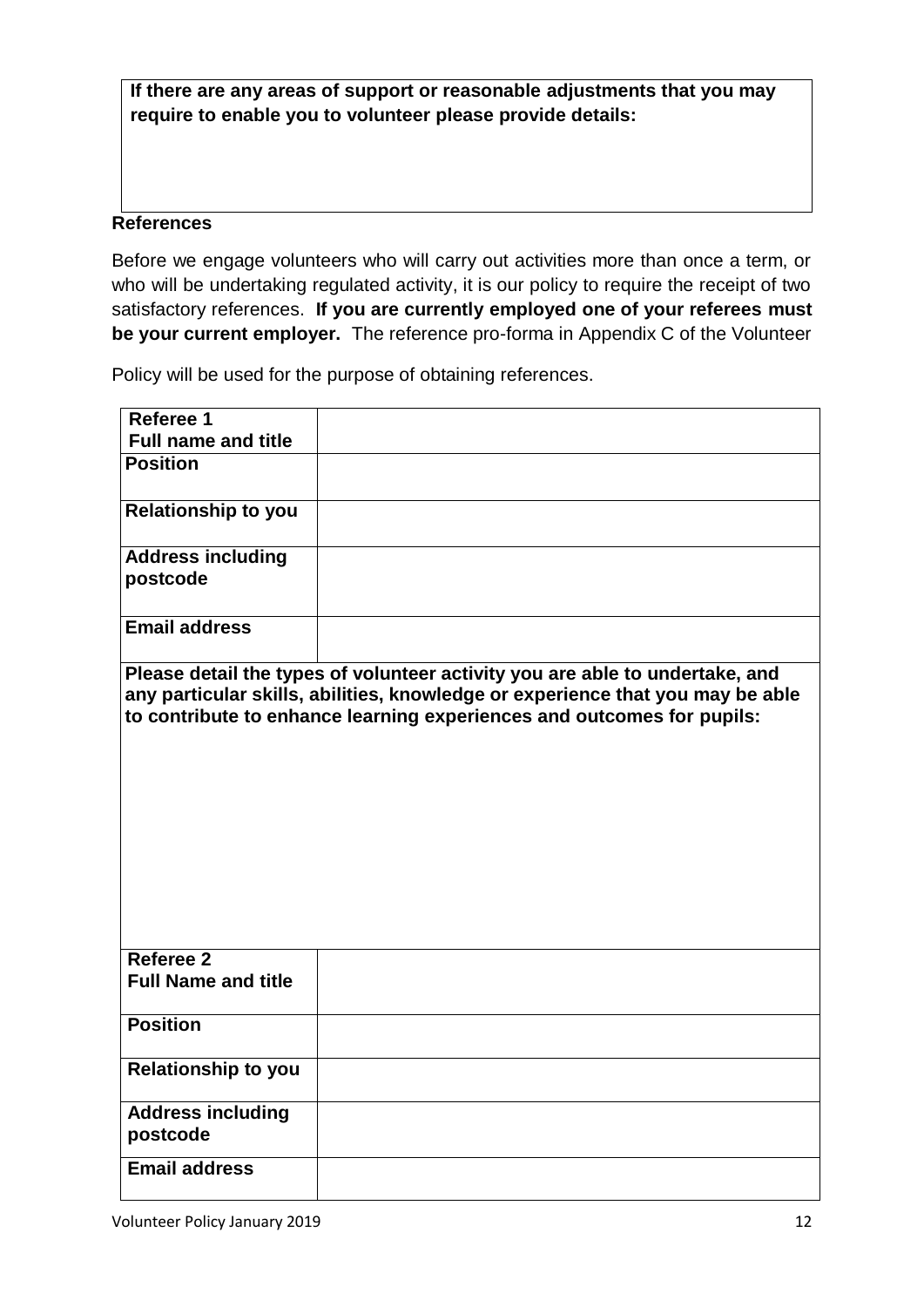| Date |
|------|

# **Volunteer Equality Monitoring Form**

The information on this equality monitoring form is for equality monitoring purposes only. The form will be detached from your application and the information stored to enable the Lanesfield Primary School to monitor and review its practices in relation to equality.

| <b>Sex</b>                                      | <b>Disability</b><br>Do<br>consider<br>you |
|-------------------------------------------------|--------------------------------------------|
|                                                 | yourself to be a disabled person?          |
| <b>Female</b><br><b>Male</b>                    |                                            |
|                                                 | <b>Yes</b><br>No                           |
| <b>Ethnic Group</b>                             | Please indicate the band in which          |
| To which ethnic group would you say you belong? | you age falls                              |
| Mark one box only please                        |                                            |
| <b>White</b>                                    | Under 25                                   |
| <b>British</b>                                  | $25 - 34$                                  |
| <b>Irish</b>                                    | $35 - 49$                                  |
| Any other White background                      | $50 - 65$                                  |
|                                                 | Over <sub>65</sub>                         |
| <b>Mixed</b>                                    |                                            |
| White and Black Caribbean                       |                                            |
| $\equiv$<br>White and Black African             |                                            |
| White and Asian                                 |                                            |
| Any other mixed background                      | <b>Postcode</b>                            |
|                                                 |                                            |
|                                                 |                                            |
|                                                 |                                            |
| <b>Asian or Asian British</b>                   |                                            |
| Indian                                          |                                            |
| Pakistani                                       |                                            |
| Bangladeshi                                     |                                            |
| Any other Asian background                      |                                            |
| <b>Black or Black British</b>                   |                                            |
| Caribbean                                       |                                            |
| African                                         |                                            |
| Other black background                          |                                            |
| <b>Chinese or Other Ethnic Group</b>            |                                            |
| Chinese                                         |                                            |
| <b>Other Ethnic Group</b>                       |                                            |
|                                                 |                                            |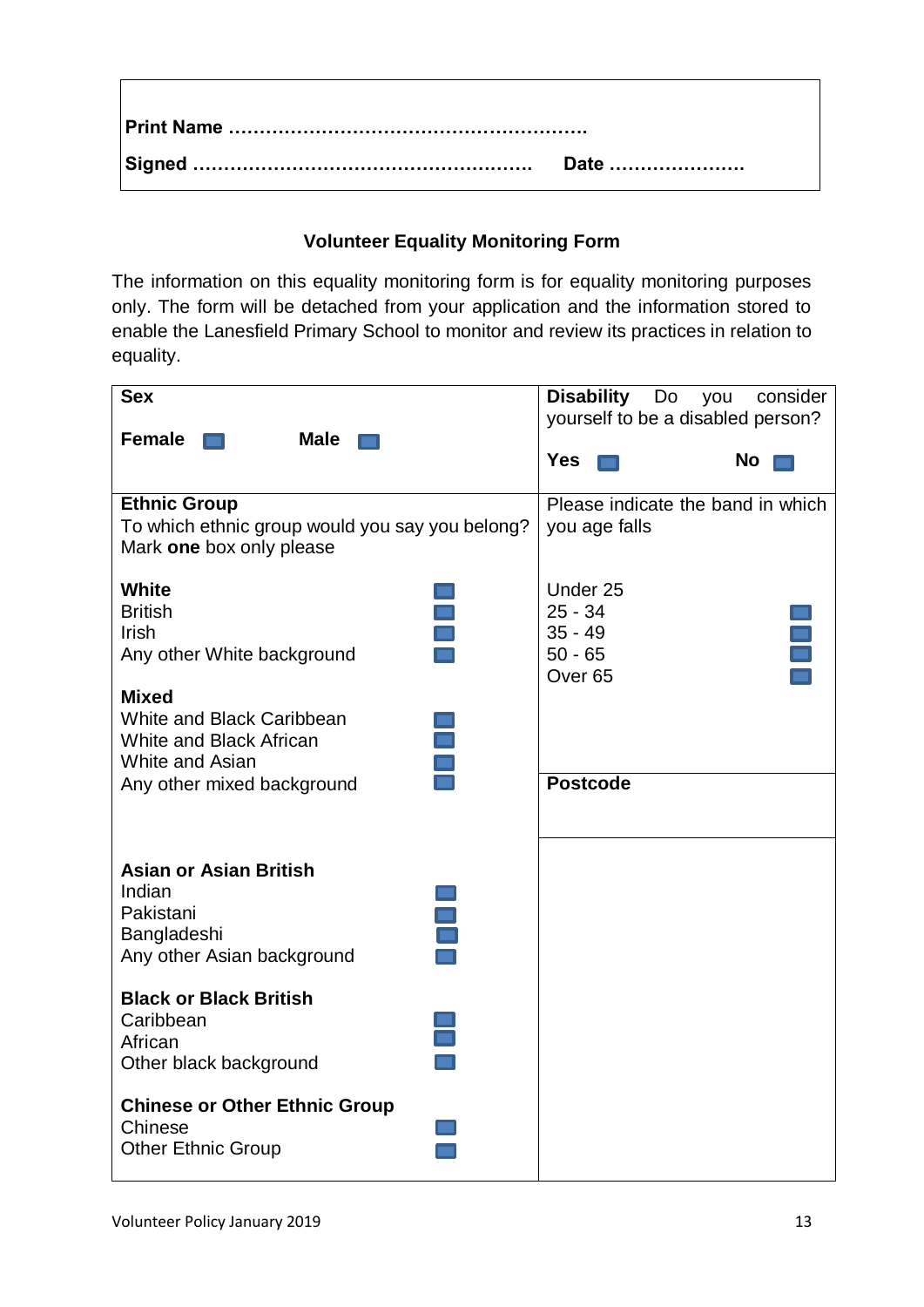# **Volunteer Agreement**

The Lanesfield Primary School's Volunteer Policy forms a part of this Agreement. By signing this Agreement and undertaking volunteer activities for the Lanesfield Primary School, you agree to adhere to all aspects of the Volunteer Policy and to comply with reasonable expectations therein. The Volunteer Policy and this Agreement set out reasonable expectations and are not intended to be legally binding. When fulfilling a volunteer opportunity you will not be a worker for, or employee of, the Lanesfield Primary School.

# **As a volunteer the Lanesfield Primary School will provide the following for you:**

- An induction in accordance with section 7 of the Volunteer Policy, including training and instruction with regard to how to safely and effectively carry out the activity/activities you are to undertake
- A named supervisor/s
- Insurance cover (The insurance will not cover unauthorised actions or actions outside of this Agreement)
- The implementation of policies and practices to ensure your health and safety, and your right to dignity and respect
- The implementation of the Complaints Procedure in section 14 of the Volunteer Policy, if circumstances arise in which you wish to make a complaint in respect of any aspect of your treatment by staff carrying out work for the Lanesfield Primary School, your treatment by pupils or the application of the Volunteer Policy.

# **In undertaking volunteer activities for the Lanesfield Primary School, you understand and agree that you will act in accordance with the expectations of the Volunteer Policy and Agreement at all times. In particular you will:**

- Fulfil your duty to safeguard and promote the welfare of children and young people at all times;
- Immediately report any safeguarding concerns including health and safety concerns that may arise;
- Treat information obtained from being a volunteer as strictly confidential, and not relay anything confidential that you have seen or heard when volunteering;
- Fulfil any volunteering opportunities that you agree to undertake, and where due to unforeseen circumstances this will no longer be possible, give as much notice of this to the Lanesfield Primary School as you are able to;
- Follow reasonable instruction and ask for assistance if you are ever unsure regarding any aspect of the volunteer activities you are undertaking, or any concerns that you may have.

## **I understand and agree to the reasonable expectations in this Agreement**

| Volunteer Policy January 2019 |  |  |
|-------------------------------|--|--|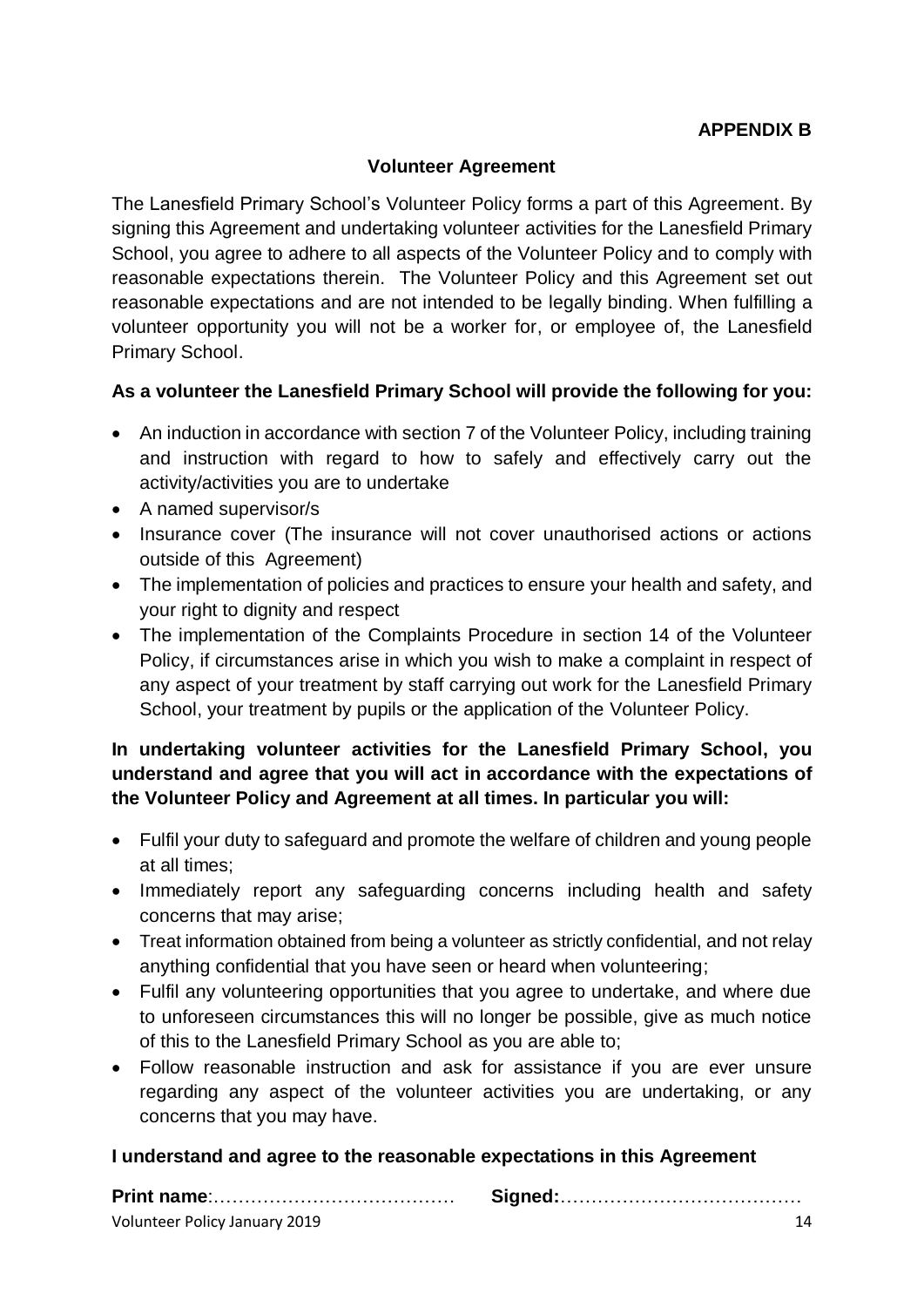**Date:**……………………………………….

**APPENDIX C**

## **Volunteer Reference Request Pro-Forma**

Dear [insert name],

#### **Volunteer reference request**

[insert name] has applied to undertake volunteer activities at LanesfieldPrimary School, and has named you as a referee.

The Governing/Trust Board welcomes volunteers from the local community who are able to make a positive contribution to the Lanesfield Primary School, by giving freely of their time and talents to enhance learning experiences and outcomes for pupils.

The Lanesfield Primary School is committed to safeguarding and promoting the welfare of children and young people and requires all volunteers to share this commitment.

The Lanesfield Primary School's will only engage volunteers whom it is satisfied are willing and able to safeguard pupils, and to fulfil the expectations and requirements of the volunteer role that has arisen.

Opportunities to volunteer may arise in respect of a one-off activity, for example accompanying Lanesfield Primary School visits, or may take the form of a more regular activity, for example listening to children read or becoming a member of the Governing/Trust Board.

We would be grateful if you could please take the time to provide the information below, to enable the Lanesfield Primary School to consider whether [name] will be a suitable volunteer.

**1. Please describe your position, your relationship to the applicant and how they are known to you.**

## **2. How long have you known the applicant?**

**3. Do you know of any reason/s why the applicant would not be suitable to work with children or young people? (please circle)**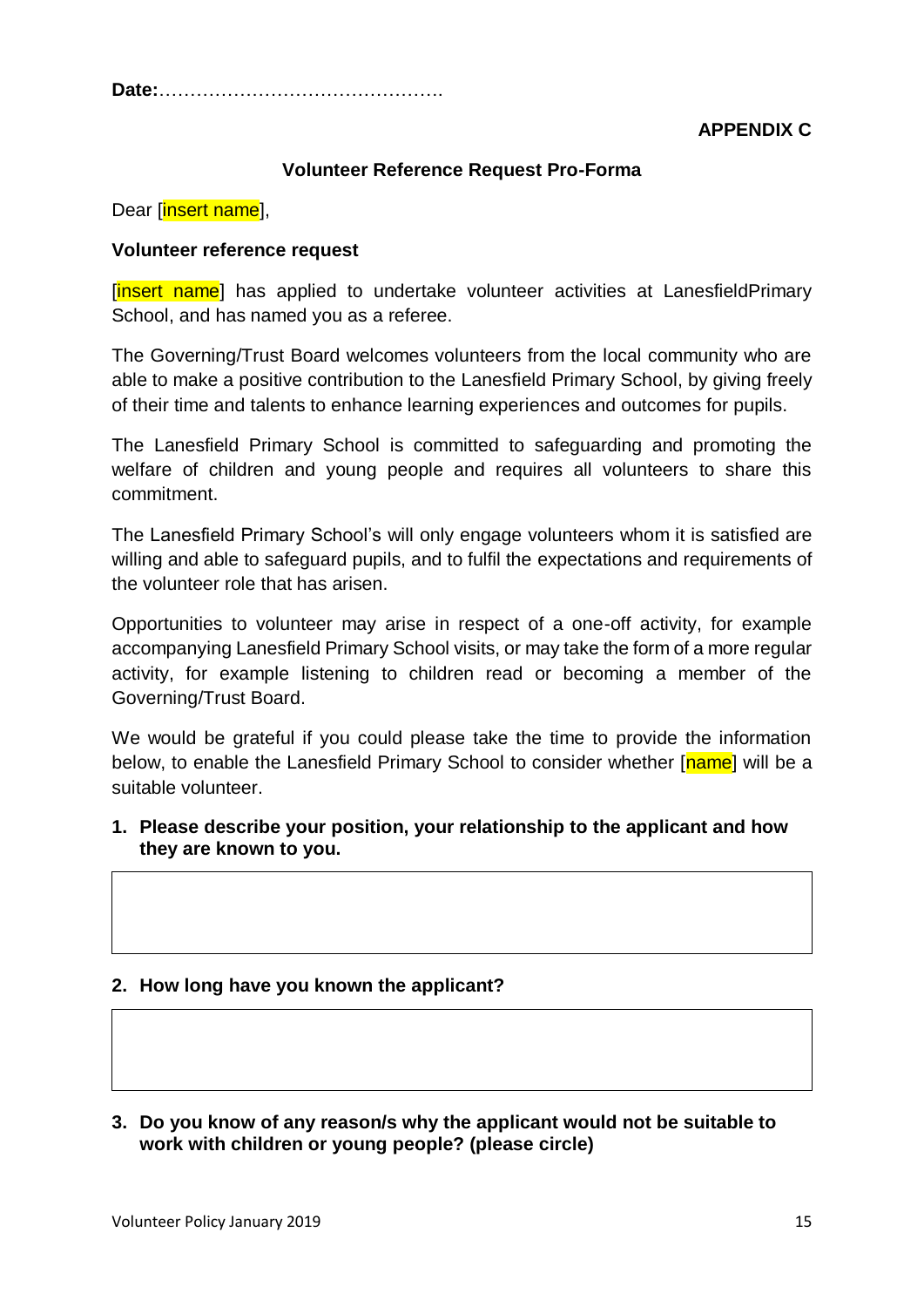**4. If you have answered yes please state the reason/s below**

**5. Please comment on the applicant's suitability to undertake volunteer work, and include any information that may be relevant to assist us in assessing the applicant.**

**I hereby certify that all of the information given by me on this form is correct to the best of my knowledge** 

Thank you for taking the time to complete this reference. Please provide a contact telephone number/s to enable us to contact you if we have any questions in relation to the information you have provided.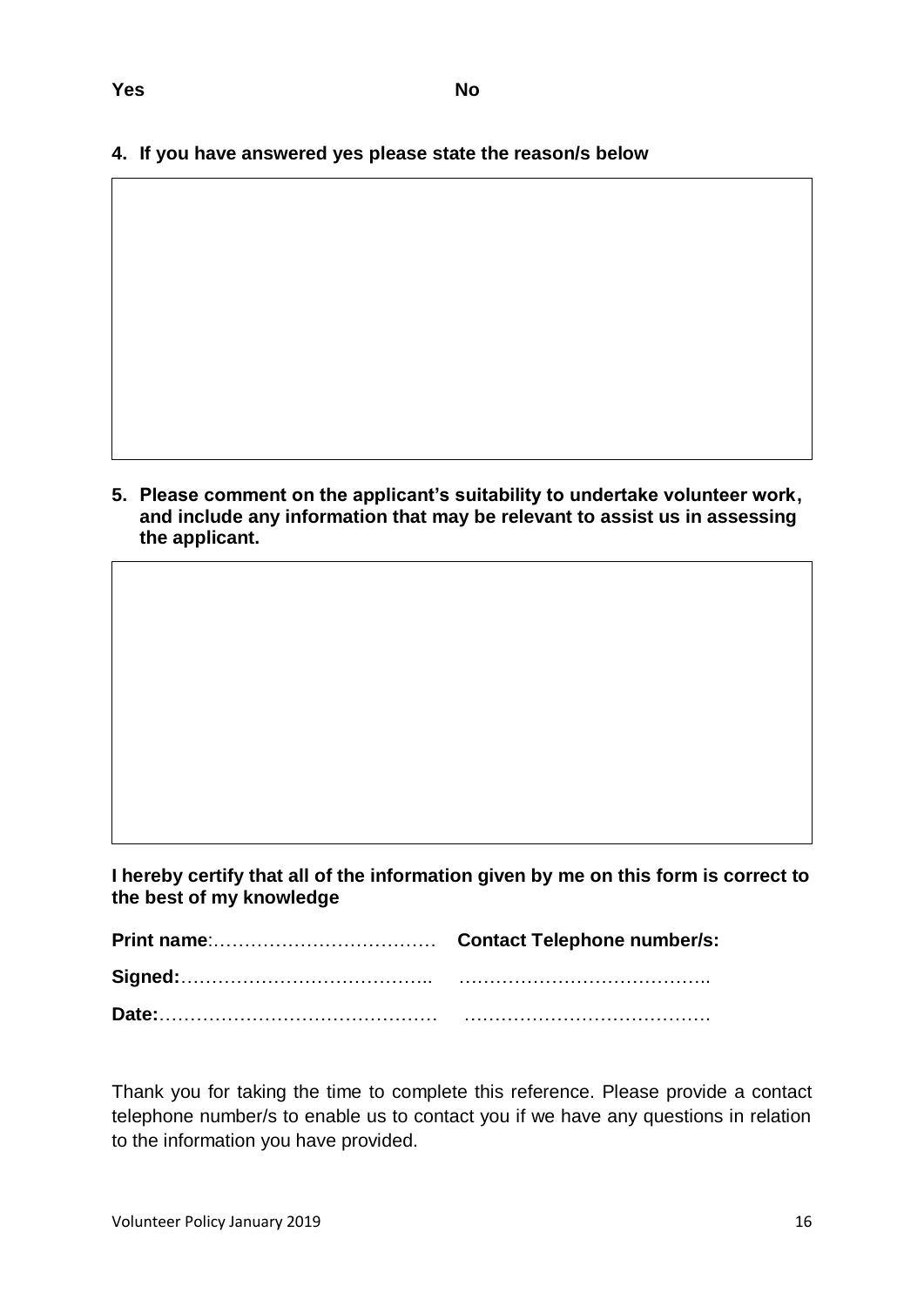The Lanesfield Primary School's is committed to equality of opportunity and values diversity. As such the accessibility of opportunities to volunteer will be managed, monitored and reviewed with due regard to the Equality Act 2010 and the Equality Duty.

# **APPENDIX D**

# **Volunteer Checklist (for Lanesfield Primary School use)**

It is crucial that volunteers are made aware of and understand the Lanesfield Primary School's expectations in respect of their conduct whilst volunteering.

Where you are responsible for the supervision of a volunteer, any failure by you to ensure their supervision may be considered a conduct matter to be managed in accordance with the Lanesfield Primary School's Disciplinary Procedure.

You must ensure that the appropriate vetting process set out in section 6 of the Volunteer Policy is adhered to.

The following checklist **must** be completed and signed by the person/s responsible for any volunteer **on each occasion**, and will assist you in safeguarding pupils, your colleagues, any other people who may come into contact with the volunteer, and the volunteer themselves. Where each requirement is complete please tick; where not applicable state N/A. When complete please hand the checklist to Deputy Head Teacher to be filed.

**Name of volunteer………………………………………………….. Has the person volunteered on more than one occasion? Yes No (circle) Volunteer activity/activities…………………………………….………………………… …………………………………………………………………………………………………. …………………………………………………………………………………………………. Name of person/s responsible for the volunteer and position/s on this occasion ……………………………………………………………………………**

**……………………………………………………………………………**

## **Vetting requirements**

## **All volunteers regardless of frequency or activity**

| Receipt of a completed and signed application form                           |  |
|------------------------------------------------------------------------------|--|
| Receipt of a completed and signed Volunteer Agreement                        |  |
| An informal interview to gauge the applicant's aptitude and suitability took |  |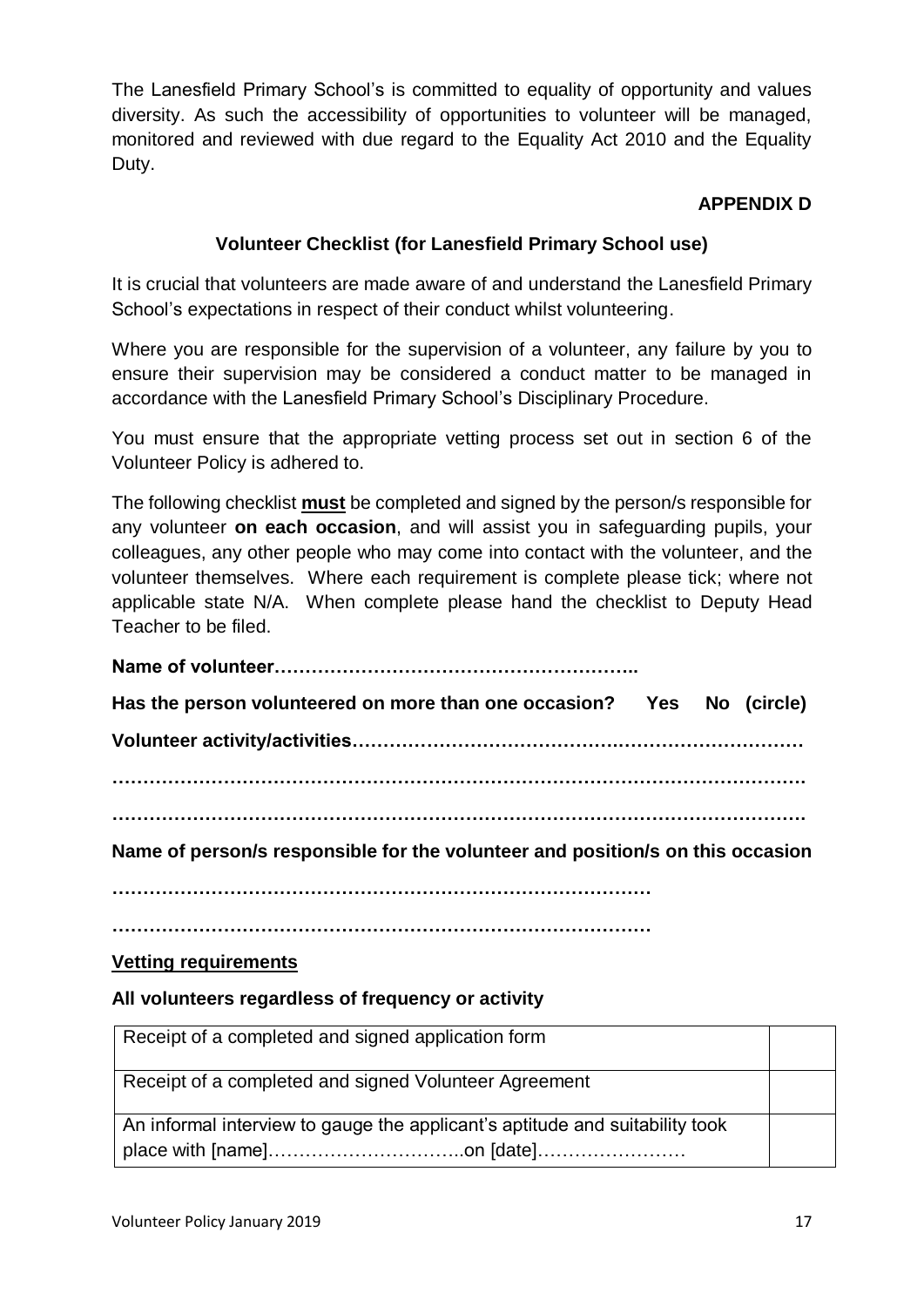Verification of legal right to live and work in the UK

Verification of Identity

## **All volunteers who will be / are volunteering on two or more occasions in a term**

Receipt of two satisfactory references

**Supervised volunteers where due to the frequency or nature of the work an enhanced Disclosure and Barring Service (DBS) check without a barred list check is required.** Please note that you must not request a barred list check for a volunteer who will not be undertaking regulated activity.

| Receipt of DBS check without a barred list check |  |
|--------------------------------------------------|--|
|                                                  |  |

# **Volunteer who will be undertaking regulated activity**

Receipt of DBS check with a barred list check

# **Induction – All volunteers must be provided with all of the following:**

| A copy of Keeping Children Safe in Education Part 1: Safeguarding information<br>for all staff                                        |  |
|---------------------------------------------------------------------------------------------------------------------------------------|--|
| A copy of the Volunteer Policy including all appendices                                                                               |  |
| A copy of the Lanesfield Primary School's Child Protection Policy                                                                     |  |
| A copy of the Lanesfield Primary School's Health and Safety Policy                                                                    |  |
| A copy of the Lanesfield Primary School's Code of Conduct                                                                             |  |
| Training and instruction with regard to how to safely and effectively carry out<br>the activity/activities that they are to undertake |  |
| The opportunity to ask any questions or to express any concerns that they may<br>have                                                 |  |
| The name of the person/s to inform should any concerns subsequently arise                                                             |  |

**I confirm that I understand my responsibilities in relation to the above volunteer and that the information provided in this checklist is accurate** 

| Position……………………… |
|-------------------|
|                   |